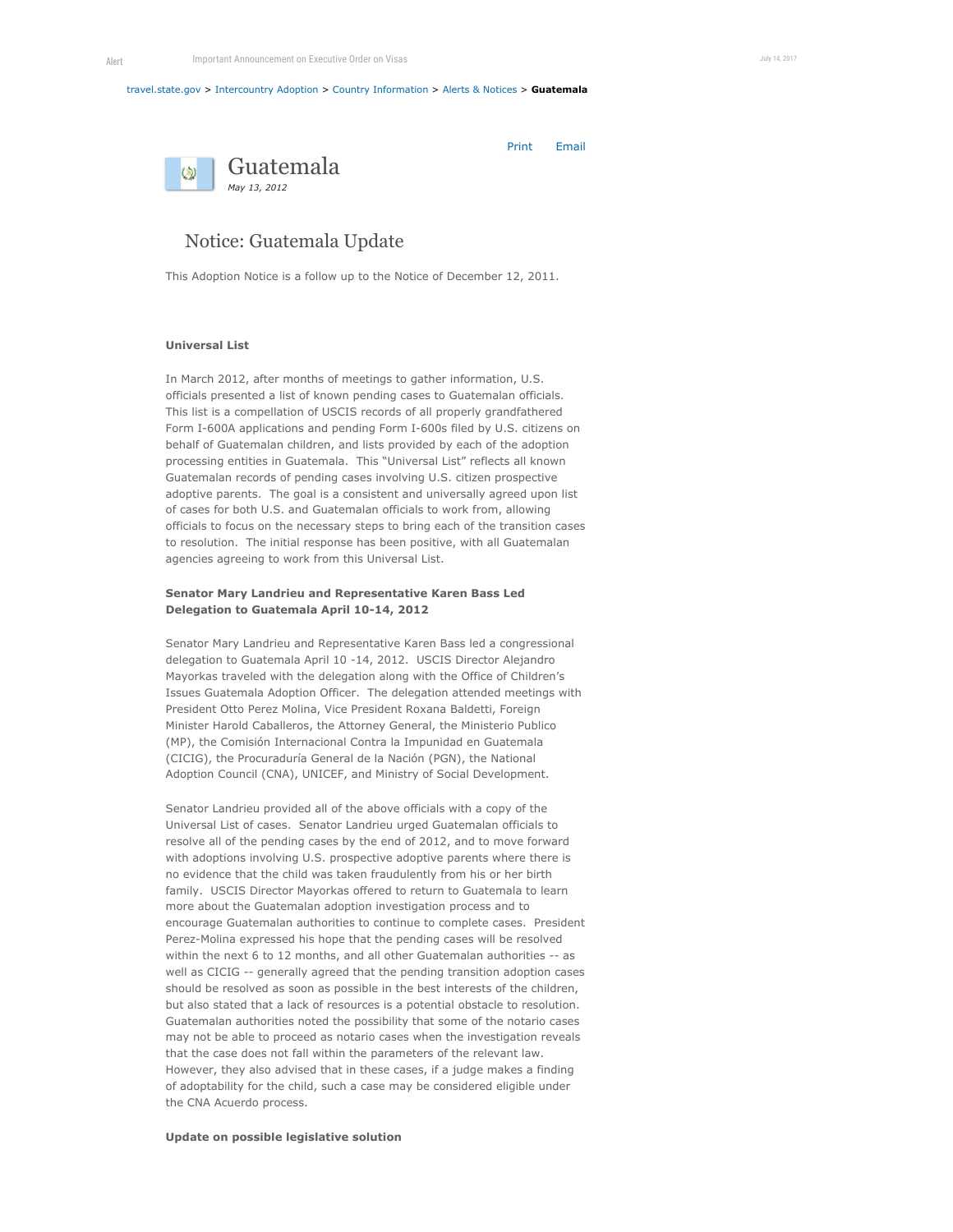In February 2012, Guatemala's Foreign Minister Harold Caballeros travelled to Washington, D.C. and met with U.S. Secretary of State Hilary Clinton, Special Advisor for Children's Issues Susan Jacobs, as well as congressional leaders and adoption stakeholders. The new Perez-Molina Administration announced that they would have a plan to resolve the pending transition cases by June, and suggested that the Guatemalan Administration was looking at a legislative solution.

In April, Foreign Minister Caballeros informed the congressional delegation and Embassy officials that the Guatemalan administration did not believe it was necessary to pursue a legislative solution, and that the pending transition cases could be resolved within the existing framework.

#### **CNA Acuerdo Update**

In December 2011, the CNA confirmed the details of a processing plan for a limited group of pending adoption cases already under CNA processing [authority. Please refer to our adoption notices from December 13,](https://tsgstagingauthor.ca.state.sbu/content/adoptionsabroad/en/country-information/alerts-and-notices/guatemala-8.html) 2011 and [September 27, 2011](https://tsgstagingauthor.ca.state.sbu/content/adoptionsabroad/en/country-information/alerts-and-notices/guatemala-7.html) for more background.

To date, the CNA has initiated only five cases under the Acuerdo process, out of 22 that it has identified as currently eligible. This is less than the number of cases that the CNA represented would be in progress by this time. Embassy officials continue to meet frequently with the CNA to identify and address causes for delay and to urge the CNA to initiate all of those cases that are eligible to proceed.

The U.S. Embassy in Guatemala City submitted a formal request to the Guatemalan government in early May 2012 for extension of the Acuerdo beyond the current August 2012 expiration date to ensure continued processing of adoptions. The Guatemalan government has not responded. Embassy officials continue to press for the extension.

#### **Adoptions in Acuerdo Process**

Progress has been slow on those cases that have been initiated and submitted to the CNA by the U.S. Embassy under the Acuerdo process. After its review of the first case, the CNA requested supplemental documents in addition to those required documents confirmed in writing by the CNA in December 2011. Embassy officials responded urging the CNA to abide by their original documentary requirements. We will provide updates when they are available.

*Note: Only the CNA can determine whether cases are eligible under the CNA process. The Office of Children's Issues, USCIS, and the U.S. Embassy can only advise on whether or not the CNA has initiated the case, and if so, what documents the CNA requires. The Office of Children's Issues can also provide general information on the CNA process.*

## **Working Group Update**

Although the working group (known as the "mesa tecnica" in Spanish) is reportedly continuing to meet on a weekly basis to investigate and move cases closer to resolution, this has not translated into significant numbers of cases moving to final adoption. The U.S. Embassy continues to communicate on a regular basis with each institution that participates in the working group on a regular basis, but the working group itself refuses to provide a comprehensive status update for those cases already reviewed.

### **Other News**

Between June 2011 and April 2012, the PGN informed the U.S. Embassy of approximately 40 children no longer available for adoption because the child was either reunited with the biological family or placed in domestic adoption. Upon receiving written confirmation of this from the Guatemalan government, USCIS informed the U.S. families associated with those cases.

#### **Visas statistics**